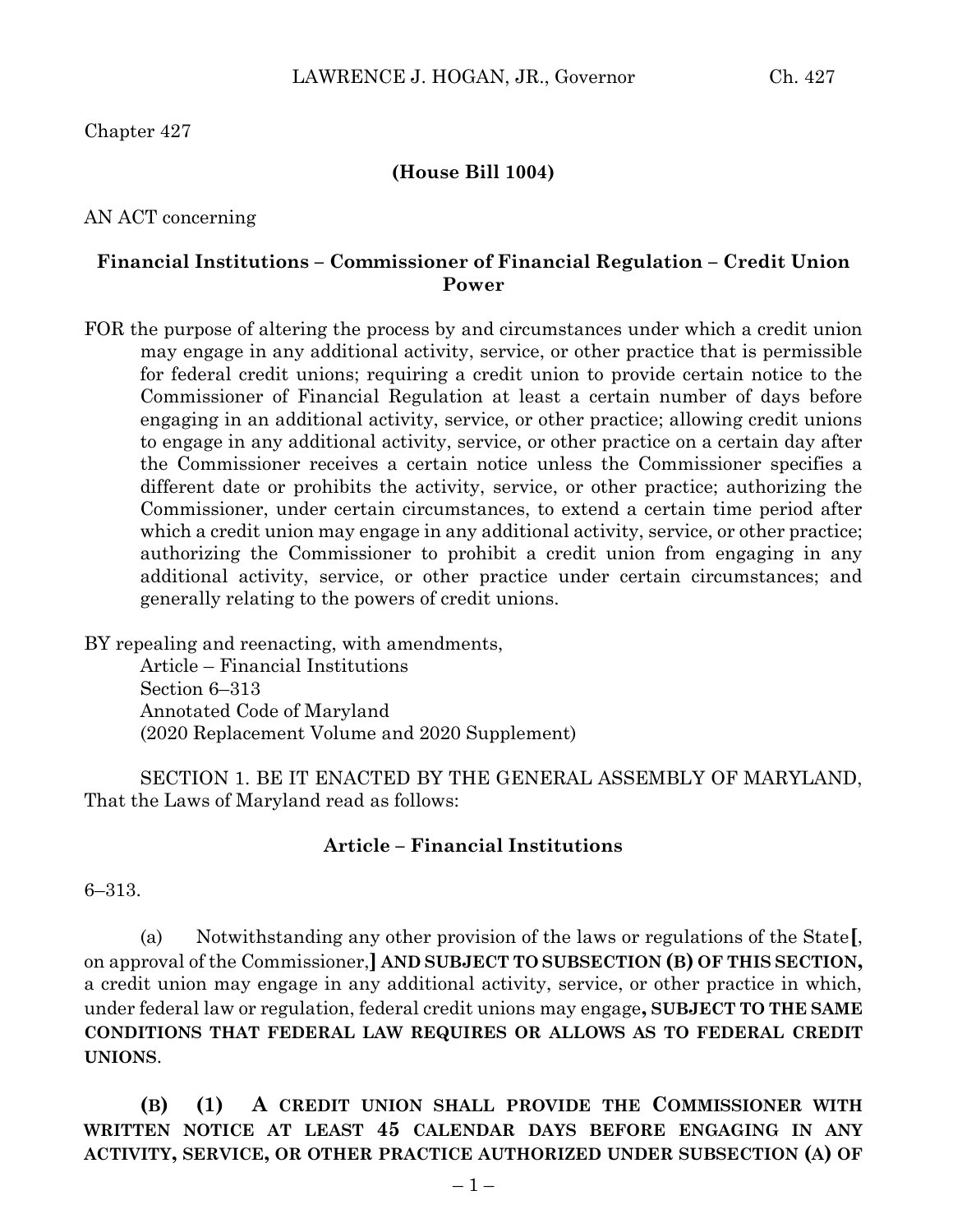**THIS SECTION.**

**(2) THE NOTICE REQUIRED UNDER PARAGRAPH (1) OF THIS SUBSECTION SHALL INCLUDE A DESCRIPTION OF THE PROPOSED ACTIVITY, SERVICE, OR OTHER PRACTICE, INCLUDING:**

**(I) THE SPECIFIC AUTHORITY FOR THE ACTIVITY, SERVICE, OR OTHER PRACTICE; AND**

**(II) ANY CONDITION THAT FEDERAL LAW REQUIRES OR ALLOWS AS TO FEDERAL CREDIT UNIONS.**

**(3) THE CREDIT UNION MAY BEGIN TO PERFORM THE ACTIVITY, SERVICE, OR OTHER PRACTICE ON THE FIRST BUSINESS DAY AFTER THE 45TH CALENDAR DAY FROM THE DATE THE COMMISSIONER RECEIVES THE NOTICE UNDER PARAGRAPH (1) OF THIS SUBSECTION UNLESS THE COMMISSIONER:**

- **(I) SPECIFIES A DIFFERENT DATE; OR**
- **(II) PROHIBITS THE ACTIVITY, SERVICE, OR OTHER PRACTICE.**

**(C) THE COMMISSIONER MAY EXTEND THE 45–DAY PERIOD UNDER SUBSECTION (B)(3) OF THIS SECTION IF THE COMMISSIONER DETERMINES THAT THE CREDIT UNION'S NOTICE REQUIRES ADDITIONAL INFORMATION OR ADDITIONAL TIME FOR ANALYSIS.**

**[**(b)**] (D)** The Commissioner may **[**grant an approval under this section only**] PROHIBIT A CREDIT UNION FROM PERFORMING THE ACTIVITY, SERVICE, OR OTHER PRACTICE DESCRIBED IN THE NOTICE PROVIDED UNDER SUBSECTION (B) OF THIS SECTION** if**[**:

(1) The**] THE** Commissioner determines that **[**approval**] PERFORMING THE ACTIVITY, SERVICE, OR OTHER PRACTICE WOULD**:

**(1) ADVERSELY AFFECT THE SAFETY AND SOUNDNESS OF THE CREDIT UNION;**

**[**(i)**] (2) [**Reasonably is required**] BE DETRIMENTAL** to **[**protect**]** the welfare of the general economy of the State **[**and of credit unions**]**; or

**[**(ii)**] (3) [**Is not**] BE** detrimental to the public interest or to credit unions**[**; and